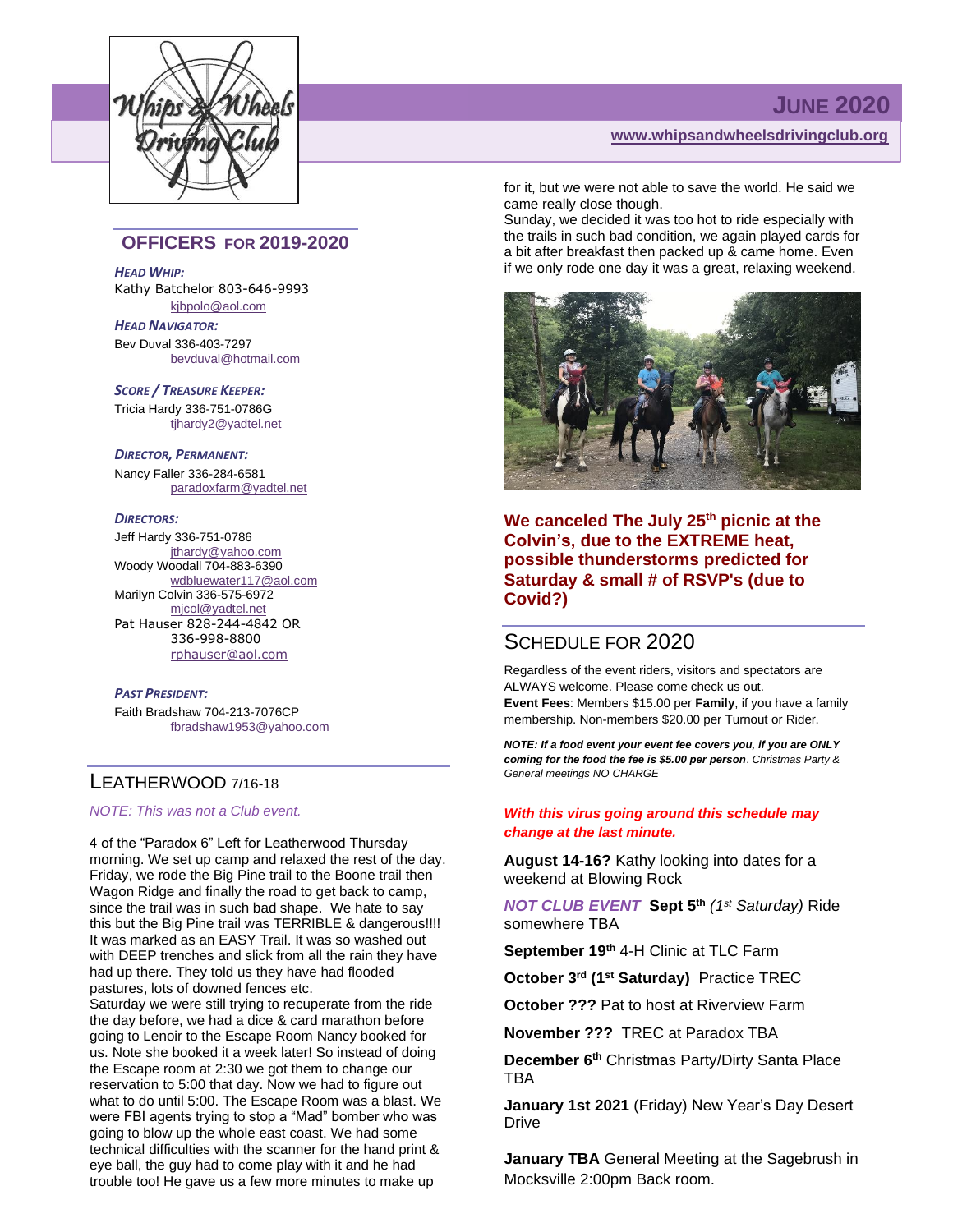|                                                | Whips & Wheels Driving Club Membership Application/Waiver<br>Membership will run from January 1 <sup>st</sup> through December 31 <sup>st</sup> .                                                                                                                                                     |                                      |  |
|------------------------------------------------|-------------------------------------------------------------------------------------------------------------------------------------------------------------------------------------------------------------------------------------------------------------------------------------------------------|--------------------------------------|--|
| Please print out form below & fill out then:   |                                                                                                                                                                                                                                                                                                       |                                      |  |
|                                                | Make Checks payable to: Whips & Wheels Driving Club or WWDC Mail to: Tricia Hardy 547 John Crotts Road Mocksville, NC 27028                                                                                                                                                                           |                                      |  |
| Single Membership full year \$15.00 (1 person) | Family Membership full year \$25.00 (Family Membership 2 or more people up to 4. voting privileges 18 years or older)                                                                                                                                                                                 |                                      |  |
|                                                | New After June 30th will be prorated: 1/2 year \$12.00 Family \$7.50 Single (remainder of the year.)                                                                                                                                                                                                  |                                      |  |
|                                                | New & Renewing Memberships AFTER November 1st run through the following year.                                                                                                                                                                                                                         |                                      |  |
| Dues are due the first of January each year.   |                                                                                                                                                                                                                                                                                                       |                                      |  |
|                                                | Total \$ Enclosed \$ ______________________ Please provide the following contact information For our Membership/Business directory                                                                                                                                                                    |                                      |  |
|                                                |                                                                                                                                                                                                                                                                                                       |                                      |  |
|                                                |                                                                                                                                                                                                                                                                                                       |                                      |  |
|                                                |                                                                                                                                                                                                                                                                                                       |                                      |  |
|                                                |                                                                                                                                                                                                                                                                                                       |                                      |  |
|                                                |                                                                                                                                                                                                                                                                                                       |                                      |  |
|                                                |                                                                                                                                                                                                                                                                                                       | Date Received: _________(Office Use) |  |
|                                                |                                                                                                                                                                                                                                                                                                       |                                      |  |
|                                                | Please read and sign the WAIVER below & send with your application: Print a copy to keep                                                                                                                                                                                                              |                                      |  |
|                                                |                                                                                                                                                                                                                                                                                                       |                                      |  |
|                                                |                                                                                                                                                                                                                                                                                                       |                                      |  |
|                                                |                                                                                                                                                                                                                                                                                                       |                                      |  |
|                                                |                                                                                                                                                                                                                                                                                                       |                                      |  |
|                                                | 2 <sup>nd</sup> Adult/Parent/Guardian et al. 2006 and 2007 and 2008 and 2008 and 2008 and 2008 and 2008 and 2008 and 2008 and 2008 and 2008 and 2008 and 2008 and 2008 and 2008 and 2008 and 2008 and 2008 and 2008 and 2008 and 2008 an                                                              |                                      |  |
|                                                |                                                                                                                                                                                                                                                                                                       |                                      |  |
|                                                |                                                                                                                                                                                                                                                                                                       |                                      |  |
|                                                |                                                                                                                                                                                                                                                                                                       |                                      |  |
|                                                |                                                                                                                                                                                                                                                                                                       |                                      |  |
|                                                | Whips & Wheels Driving Club Equine Release, Waiver and Indemnification                                                                                                                                                                                                                                |                                      |  |
|                                                | The undersigned participant, and his or her parent or legal guardian if under the age of 18 years, does/do hereby execute this release                                                                                                                                                                |                                      |  |
|                                                | waiver, and indemnification for himself/themselves and his or her/their heirs, successors, representatives and assigns and, thereby agree(s)                                                                                                                                                          |                                      |  |
| and represents as follows:                     | To release Whips and Wheels Driving Club, it's members, agents and representatives affiliated with this activity from any liability, loss,                                                                                                                                                            |                                      |  |
|                                                | damage, costs, claims and/or causes of action, including but not limited to all bodily injuries and property damage arising out of participation                                                                                                                                                      |                                      |  |
|                                                | in the activity, it being specifically understood that said activity includes the handling of equine by the undersigned participant. The                                                                                                                                                              |                                      |  |
|                                                | undersigned person(s) further agree(s) to indemnify Whips and Wheels Driving Club, it's members, agents and representatives affiliated with<br>this project, and hold them harmless for any loss, damage, cost, claim judgment, or settlement which may be brought or entered against                 |                                      |  |
|                                                | them as a result of the undersigned person's participation in said activity.                                                                                                                                                                                                                          |                                      |  |
|                                                | If involved in equine activities pursuant to NC Chapter 99E of NC General Statutes, the undersigned(s) executes(s) this waiver of the                                                                                                                                                                 |                                      |  |
|                                                | undersigned(s) right to sue and agree(s) to assume all risks resulting from the "intrinsic dangers of equine activities". "Intrinsic dangers of                                                                                                                                                       |                                      |  |
|                                                | equine activities" is defined as those dangers or conditions that are an integral part of equine activities, including but not limited to: (i) the<br>propensity of equines to behave in ways that may result in injury, harm, or death to persons on or around them; (ii) the unpredictability of an |                                      |  |
|                                                | equine's reaction to such things as sounds, sudden movement, and unfamiliar objects, persons or other animals; (iii) certain hazards such                                                                                                                                                             |                                      |  |
|                                                | as surface and subsurface conditions; (iv) collisions with other animals or objects; and (vi) the potential of a participant acting in a negligent                                                                                                                                                    |                                      |  |
| participant's ability.                         | manner that may contribute to injury to the participant or others, such as failing to maintain control over the equine or not acting within the                                                                                                                                                       |                                      |  |
|                                                | This waiver shall remain valid unless expressly revoked by the participant or Parent or guardian of a minor. The revocation shall be in                                                                                                                                                               |                                      |  |
|                                                | writing, which shall be addressed to the provider and shall become effective thirty (30) days after delivery to the provider.<br>The undersigned(s) should maintain all medical and health insurance to cover all risks of any kind in any place in livestock, equine, and/or                         |                                      |  |
| other activities.                              |                                                                                                                                                                                                                                                                                                       |                                      |  |
|                                                | I the undersigned participant will ensure equipment is in good condition at all times, wear and use all safety equipment. Minors (under the<br>age of 18) MUST wear helmets and be accompanied by an experienced driver when in the carts/carriages.                                                  |                                      |  |
|                                                |                                                                                                                                                                                                                                                                                                       |                                      |  |
|                                                | WARNING: Under North Carolina law, an equine activity sponsor or equine professional is not liable for an injury to or<br>the death of a participant in equine activities resulting exclusively from the inherent risks of equine activities. Chapter                                                 |                                      |  |